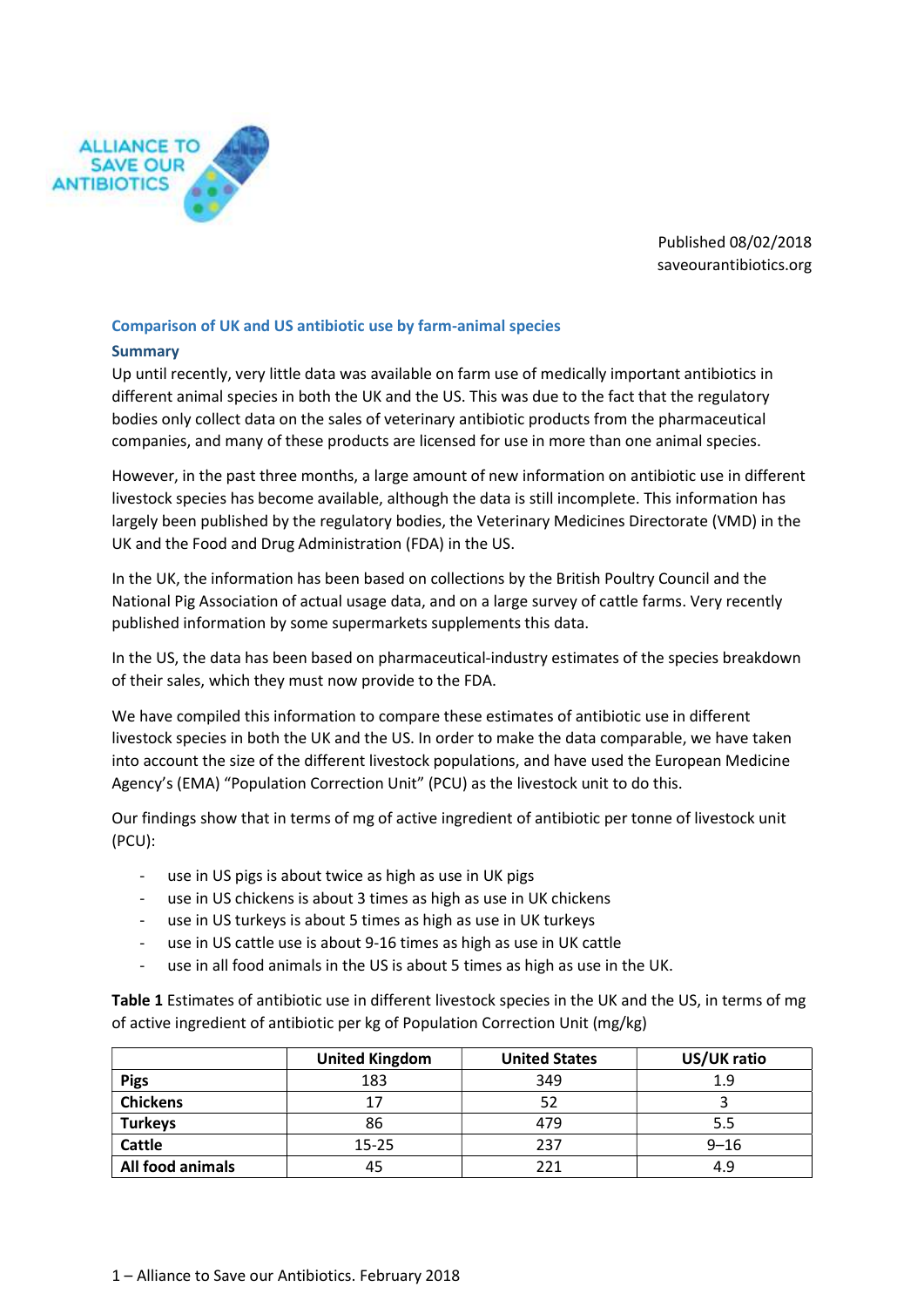The particularly large difference in antibiotic use in cattle between the two countries is likely to be at least in part due to the more industrial-type farming systems used in US cattle farming in comparison to the UK. https://www.soilassociation.org/media/14610/top-10-food-safety-risksposed-by-a-us-uk-trade-deal.pdf

At present, the European Union has a ban on the importation of US beef, due to the use of growth hormones in the cattle in the US. However, post-Brexit, there exists the possibility that the UK will allow US beef to be imported as part of a trade deal with the US. The finding that antibiotic use in US cattle is 9 to 16 times higher than it is in British cattle, raises further concerns about the ways in which US beef is produced, and the potential dangers it may pose to consumers.

### Detailed calculations

### FDA estimates for antibiotic use in each livestock species

In December 2017, the US FDA published farm antibiotic-sales data for 2016 [1]. The FDA gathers farm antibiotic sales annually from pharmaceutical companies, and usually it is not possible to obtain a species breakdown from such data since many farm antibiotic products are licensed for use in more than one species.

However, pharmaceutical companies are now required to provide an estimate to the FDA of the species breakdown of their sales. Using this information, the FDA was able to publish, for the first time ever, an overall estimate for the breakdown in antibiotic sales by farm-animal species.

According to Table 2, the highest overall use in terms of weight of active ingredient was in cattle, followed by pigs.

Table 2 US sales of medically important antibiotics by farm-animal species (FDA estimate) in weight of active ingredient (kg)

| Total    | 8,361,740 |  |
|----------|-----------|--|
| Other    | 352,114   |  |
| Turkeys  | 756,620   |  |
| Chickens | 508,800   |  |
| Pigs     | 3,133,262 |  |
| Cattle   | 3,610,943 |  |

#### The "Population Correction Unit"

In order to make these figures comparable to UK figures, or figures from other European countries, the size of the livestock population needs to be taken into account and a unit must be used to measure these populations.

The EMA has introduced a unit to enable such international comparisons, called the "Population Correction Unit" (PCU).

As explained by the VMD: "The Population Correction Unit (PCU) is a theoretical unit of measurement developed by the European Medicines Agency (EMA) in 2009 and adopted across Europe. It takes into account a country's animal population over a year, along with the estimated weight of each particular species at the time of treatment with antibiotics. Although it is an estimation it does enable year-on-year comparisons to be made and trends to be seen.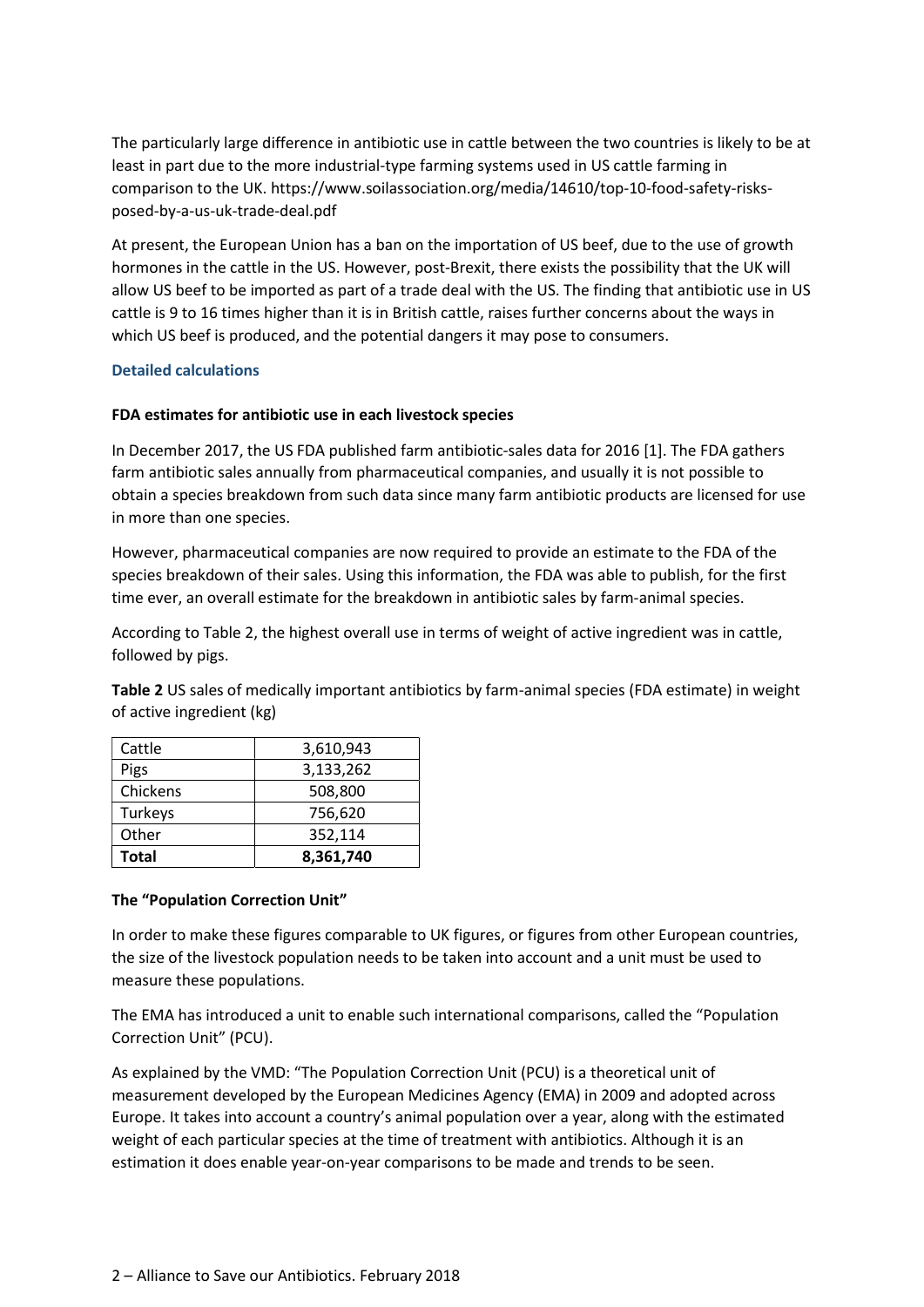The PCU is a technical unit which estimates the average animal weights at time of treatment. The EMA takes into account that the majority of antibiotics are used in young animals. Therefore, the weight used is likely to be below final weight at slaughter" [2].

Unfortunately, the FDA has not provided a PCU calculation for its livestock species, although it did consider doing this [3]. We therefore need to calculate the PCU for each US livestock species, using population data and the PCU weights the EMA has established.

The PCU weights are given below (this image is taken from a VMD document [2]:

| Slaughter cows                                | 425 kg   |
|-----------------------------------------------|----------|
| Slaughter heifers                             | 200 kg   |
| Slaughter bullocks and bulls                  | 425 kg   |
| Slaughter calves & young cattle               | 140 kg   |
| Imported/exported cattle for slaughter        | 425 kg   |
| Imported/exported for fattening               | 140 kg   |
| Livestock dairy cows                          | 425 kg   |
| Slaughter pigs                                | 65 kg    |
| Imported/exported pigs for slaughter          | 65 kg    |
| Imported/exported pigs for fattening          | 25 kg    |
| Livestock sows                                | 240 kg   |
| Slaughter broilers                            | 1 kg     |
| Slaughter turkeys                             | $6.5$ kg |
| Imported/exported poultry for slaughter       | $1$ kg   |
| Slaughter sheep & goats                       | 20 kg    |
| Imported/exported sheep & goats for slaughter | 20 kg    |
| Livestock sheep                               | 75 kg    |
| <b>Living horses</b><br><b>ICT</b>            | 400 kg   |
| Slaughtered fish based on liveweight          | - - kg   |
| Slaughter rabbits                             | $1.4$ kg |

Adjustments need to be made to the PCU to take into account animals exported to, and imported from the country during the year in question. The PCU weight of imported animals get subtracted from the PCU total, and PCU weights of exported animals get added.

.

Information on US livestock numbers can be obtained from a US Department of Agriculture (USDA) document [4].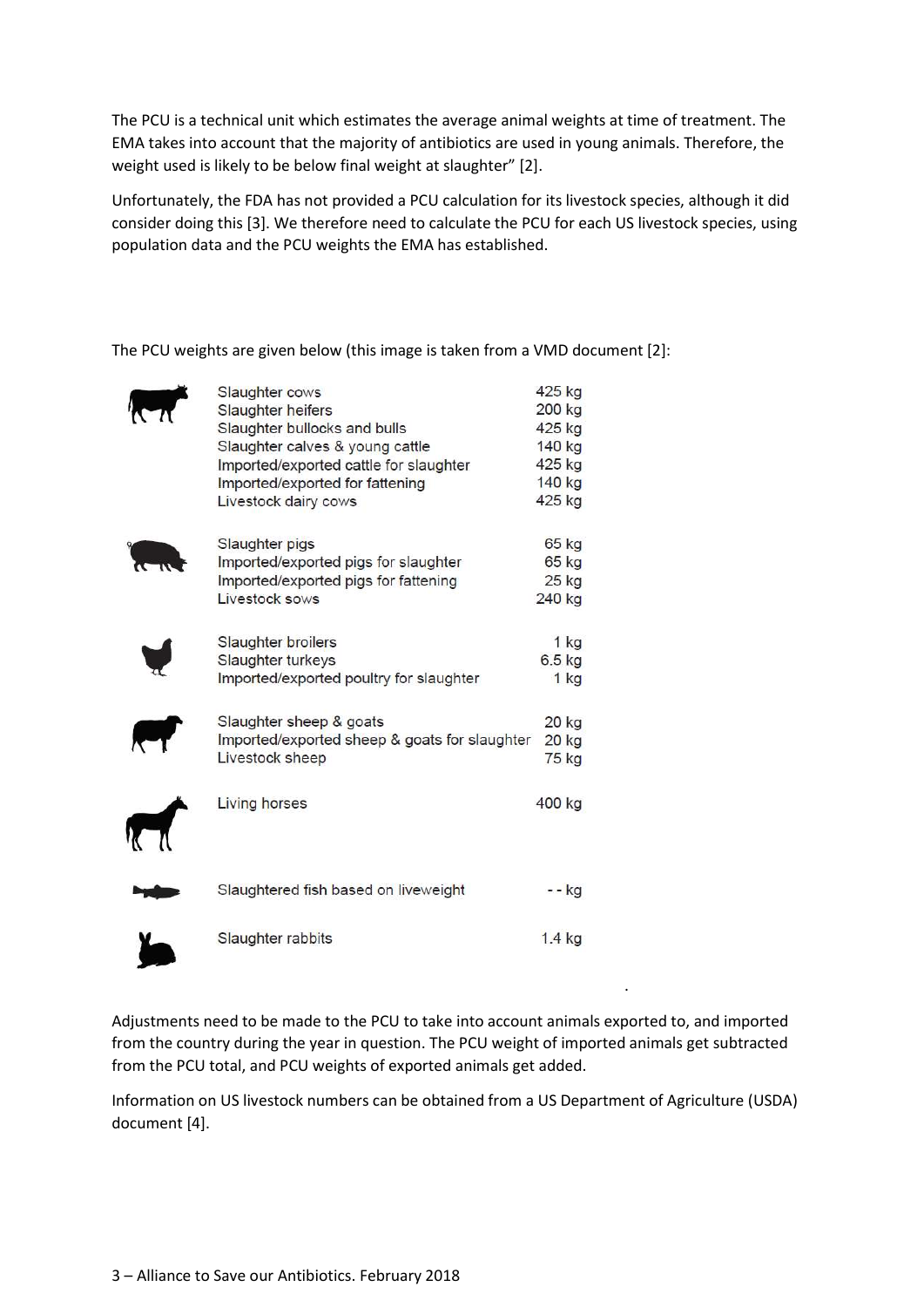### Calculations for antibiotic use in US pigs

According to the USDA [4], in 2016 there were 118.303 million pigs slaughtered in the US and there were 2,884.6 thousand sows. This equates to an initial calculation of US pig PCU of:

65\*118,303+240\*2,884.6 = 7,689,695+692,303 = 8,381,999 thousand kg = 9,151 thousand tonnes.

During 2016, the US imported more live pigs (5,169,881) than it exported (48,018) [5], so our initial PCU calculation is an overestimate.

Adjusting the PCU to take into account imports and exports, and taking into account the ages of the traded animals, we estimate US pig PCU to be 8,978 thousand tonnes.

From this we derive an estimate of antibiotic use in US pigs of:

3,133,262/8,978 = 349 kg of antibiotic per thousand tonnes of PCU = 349 mg per kg of PCU.

### Calculations for antibiotic use in US chickens

According to the USDA [4], for broilers total slaughtering in 2016 was 8,776,700 thousand chickens, which equates to an initial estimate of US chicken PCU of 8,777 thousand tonnes.

In 2016, however, the US exported more live broilers (6,644,501 thousand pounds or 16.5% of production) than it imported (130,900 thousand pounds) [6][7]. Adjusting for this trade, we find a total chicken PCU of 9,830 thousand tonnes.

From this we derive an estimate of antibiotic use in US chickens of:

508,800/9,830 = 52 mg/kg.

#### Calculations for antibiotic use in US cattle

We use USDA cattle population data for both beef and dairy cattle [4]. This data shows that in 2016 there were 9,349,000 dairy cows. This equates to an initial estimate for dairy-cow PCU of 3,973.325 thousand tonnes. We also calculate a beef-cattle PCU of 11,384 thousand tonnes. This results in an an initial cattle PCU estimate of 15,358 thousand tonnes.

Adjusting for the number of imported cattle (1,708,049) and the lower number of exported cattle (69,485) [8] we estimate US cattle PCU to be 15,225 thousand tonnes.

From this we derive an estimate of antibiotic use in US cattle of:

3,610,943/15,225 = 237 mg/kg.

#### Calculations for antibiotic use in US turkeys

In 2016, the total number of turkeys slaughtered in the US was 243,255 thousand. This equates to a PCU estimate of 1,581 thousand tonnes.

From this we derive an estimate of antibiotic use in US turkeys of:

756,620/1,581 = 479 mg/kg.

Note that in 2016 the US imported three times more turkey than it exported [6]. We have not taken this into account in our calculation of the PCU as the data is not in a form which enables this to be done easily. However, since imports were larger than exports, this means that our PCU estimate is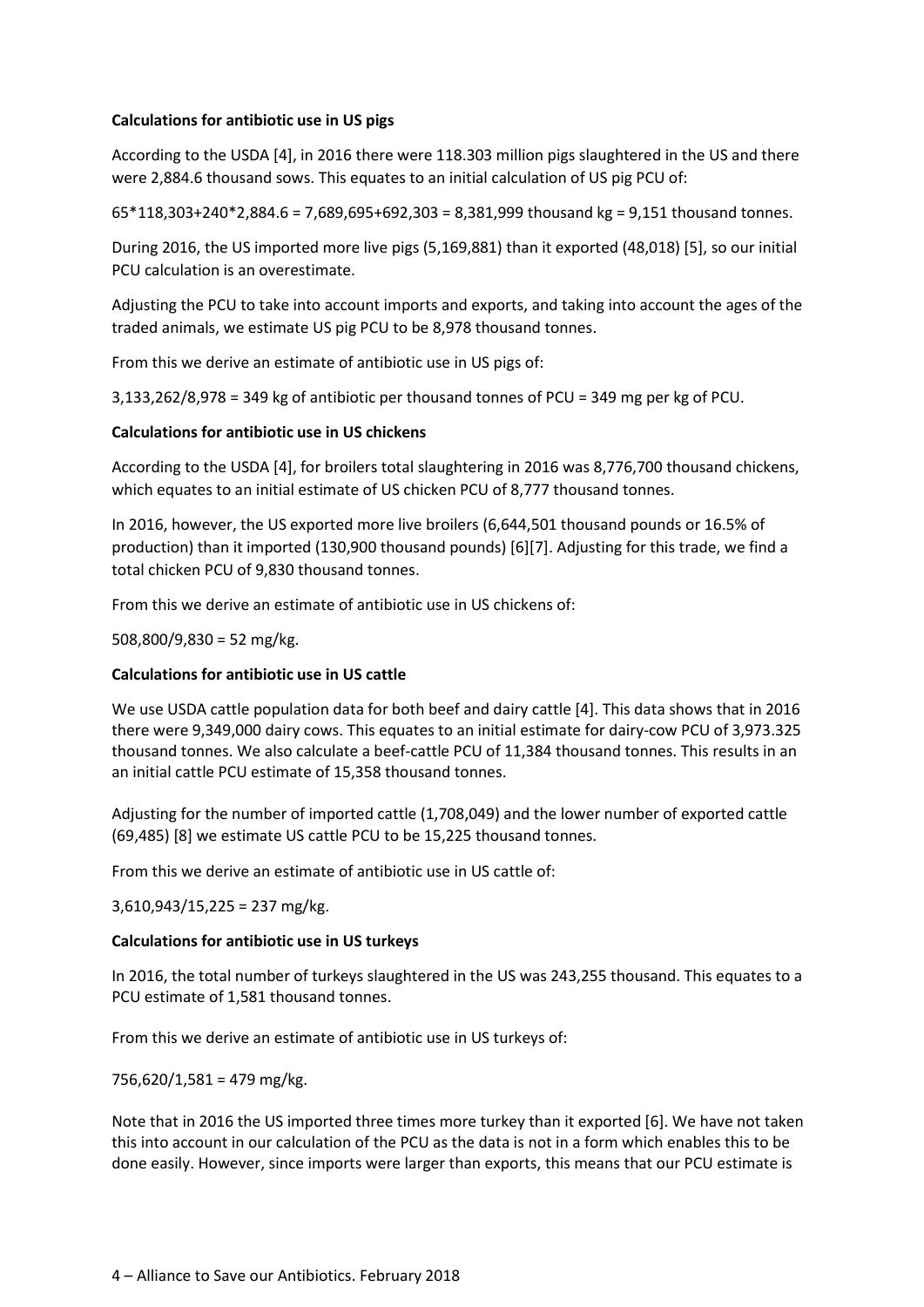an overestimate, and therefore that our usage estimate is an underestimate. In other words, in 2016 US use of antibiotics in turkeys was at least 479 mg/kg.

# Estimates of UK antibiotic use in different animal species

In the UK, the species with by far the highest level of antibiotic use is pigs, although use was cut by an estimated 34% in 2016 compared with 2015. According to the latest Veterinary Medicines Directorate (VMD) antibiotic sales data report [9], antibiotic usage data collected directly from most pig producers indicates that use in the UK pig industry in 2016 was 183 mg/kg. So use in US pigs is about twice as high as in the UK per livestock unit.

According to usage data collected and published by the British Poultry Council (which covers 90% of the poultry-meat industry in the UK), and also published by the VMD [9], use in chickens raised for meat (broilers) in 2016 was 17 mg/kg. This compares with our estimate of 52 mg/kg in US chickens. So use in US chickens is about three times higher than in the UK per livestock unit.

British Poultry Council data published by the VMD shows that use in turkeys in 2016 was 86 mg/kg, compared with our estimate of 479 mg/kg in the US. So use in US turkeys is over 5 times higher than in the UK per livestock unit.

The estimate of antibiotic use in the UK dairy industry published by the VMD is 26 mg/kg following a large survey by VetImpress of one third of the UK dairy industry [9]. No estimate was published of antibiotic use in UK beef cattle by the VMD. The VetImpress survey had originally published data suggesting antibiotic use in beef cattle was less than one third of antibiotic use in dairy cattle, but this result was withdrawn as further checks needed to be made to validate the result.

However, it is generally well known that antibiotic use in UK beef cattle is significantly lower than in UK dairy cattle. Furthermore, antibiotic-usage data recently published by two UK supermarkets, Waitrose and ASDA, confirm that this is the case. Waitrose reported usage in dairy farms supplying it to be 20 mg/kg whereas they reported less than 10 mg/kg for beef farms. Similarly, ASDA reported 20 mg/kg in dairy farms and 7.3 mg/kg for beef farms where the cattle were raised on pasture and 9 mg/kg for cattle housed all year round. From all of these information, we may conclude that it is reasonable to assume that antibiotic use in UK beef farms is not higher than 10-20 mg/kg.

In the UK, approximately 40-45% of cattle PCU is made of dairy cows, whereas beef cattle account for about 55-60% of PCU. From this, assuming that antibiotic use in UK beef cattle is around 10-20 mg/kg, we deduce that total antibiotic use in UK cattle is about 15-25 mg/kg. Since we have calculated that antibiotic use in US cattle is about 237 mg/kg, it follows that use in US cattle is about 9 to 15 times higher than in the UK per livestock unit.

#### Comparison of overall farm antibiotic use between UK and US

In its sales data report, the VMD provides an overall estimate of antibiotic use in UK farm animals of 45 mg/kg. The VMD's calculation takes into account total PCU of all species considered by the EMA to be food animals (sheep/goats, cattle, pigs, poultry, horses and farmed fish).

In order to calculate total US PCU, we first need to estimate US PCU for sheep/goats, horses and farmed fish. Based on USDA population data for sheep and goats [4], we calculate total US sheep/goat PCU to be 337 thousand tonnes. For horses, we calculate 1,448 thousand tonnes (based on 2012 population data [4]). For farmed fish, 2015 data from the National Marines Fisheries Service [10] allows us to calculate a fish PCU of 285 thousand tonnes.

Total US PCU = 37,049 thousand tonnes.